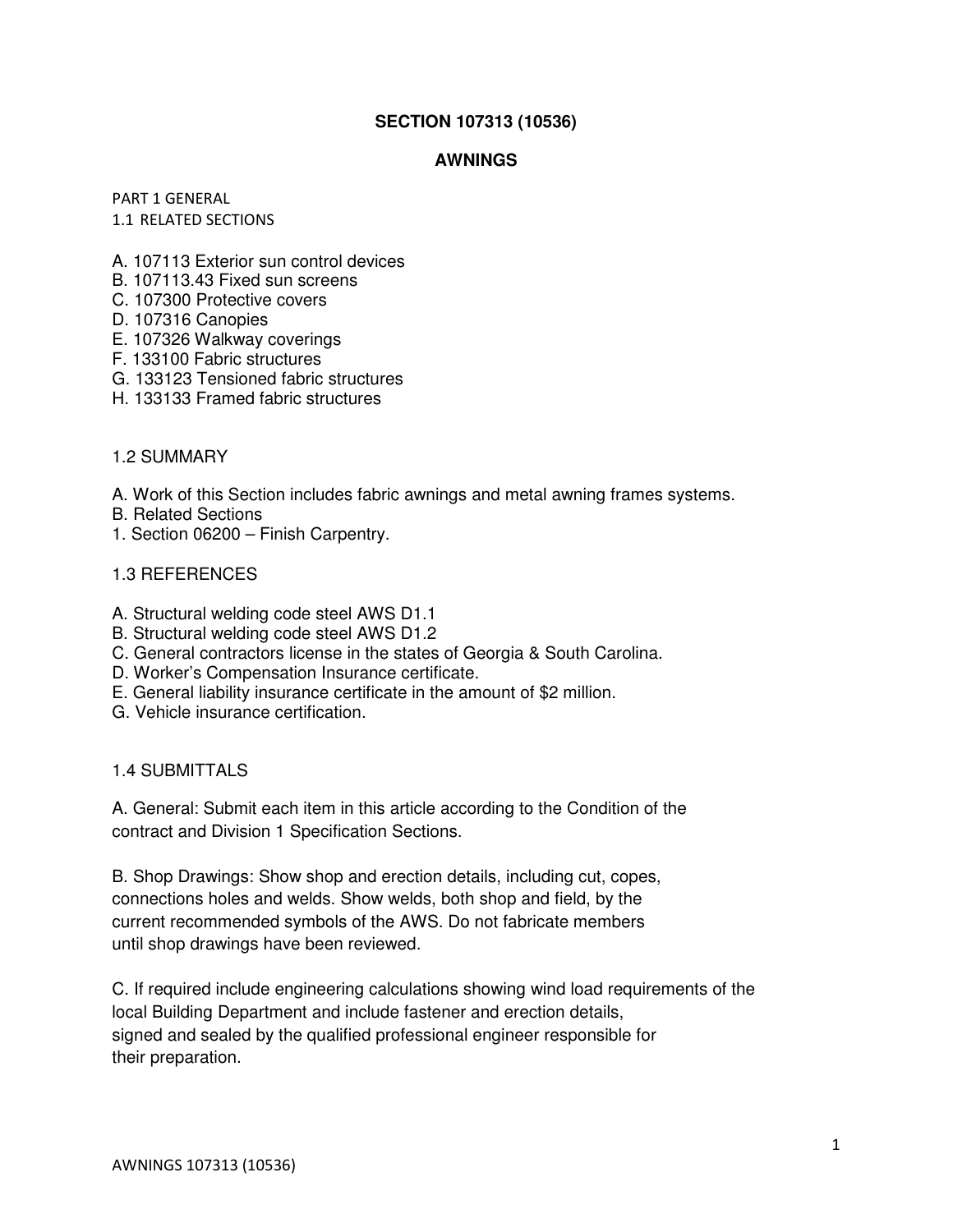# 1.5 QUALITY ASSURANCE

Requirements of Awning manufacturer and Awning Contractor, contractor must provide proof of certifications:

A. Have been in continuous operation as a professional fabric awning manufacturer for a minimum of fifteen (15) years prior to this contract.

B. Hold a valid general contractor's license for a minimum of five (5) years.

C. Welder Qualifications: The personnel manufacturing the metal awning frames must be certified welders.

D. Provide written welding procedure specifications.

E. Professional Engineer Qualifications: A professional engineer who is legally authorized to practice in the jurisdiction where project is located and who is experienced in providing engineering services for installing fabric awnings similar to those indicated from this project and with a record of successful in service performance.

F. OSHA 10 Hour Construction Industry Certified Training.

G. OSHA Fall Protection Training.

H. Job site installation crew must include one CPR trained member on the job site at all times of the installation.

I. The installation crews must have a copy of the awning company's Code of Safety practices at the job site during times of installation. J. Hold daily Safety Meetings before start of installation work.

K. When forklifts are used at the job site, the operator must be Fork Lift Operation Trained.

L. The awning fabricator must provide proof they have an ongoing written Quality Assurance program for five (5) years or more.

M. The awning fabricator must provide proof of it full-time Quality Assurance manager.

N. The awning manufacturer must provide proof of \$2 million general liability insurance coverage.

O. The awning manufacturer must provide proof of workers compensation insurance coverage.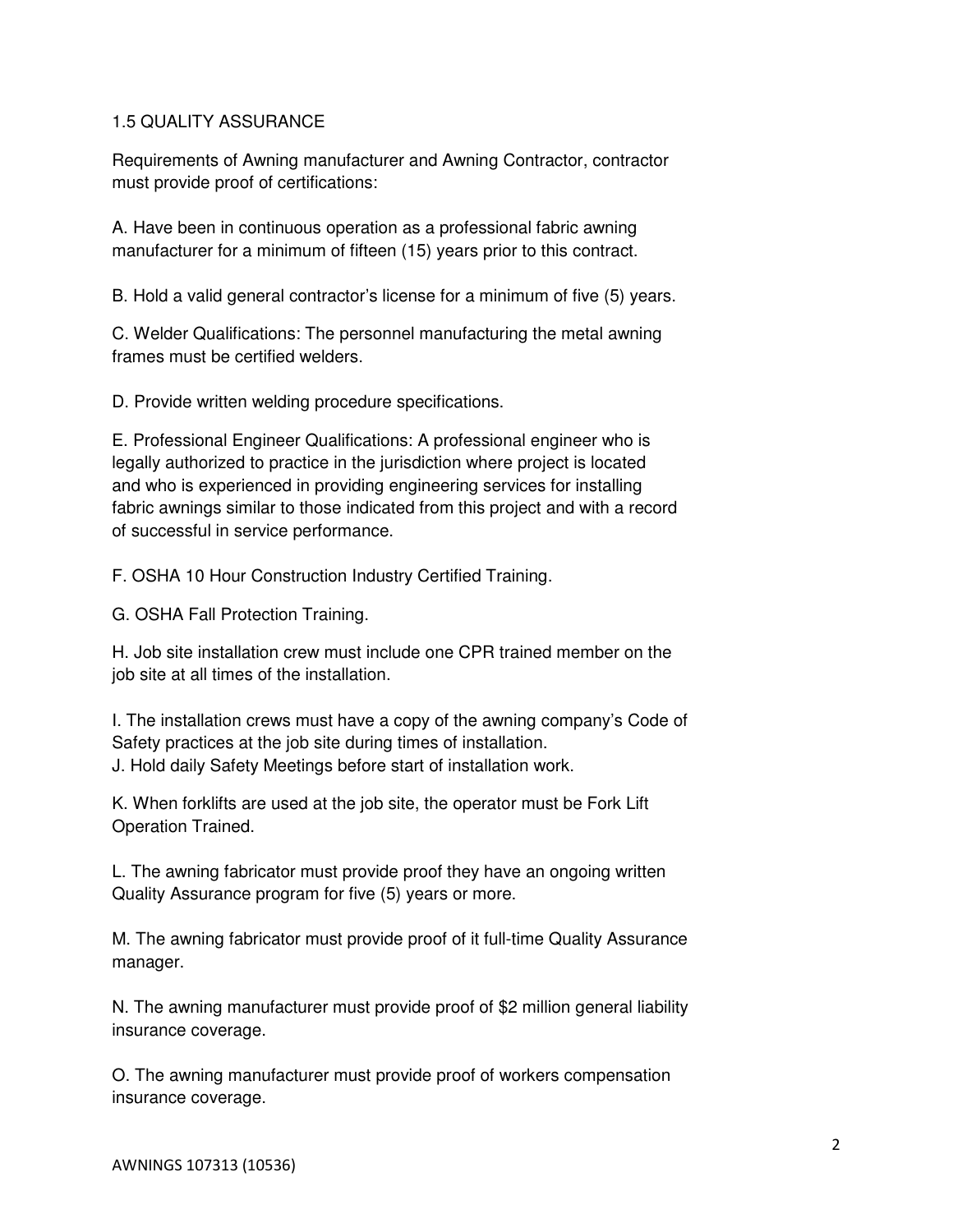P. Fabricator is a Master Fabric Craftsman certified by the Industrial Fabrics Association International.

Q. Fabricator must have an in-house Made-in-America manufacturing facility for both frame and fabric membrane components.

R. It is recommended that the awning contractor be a current member of a professional trade association, i.e., Professional Awning Manufacturers Association or other established related trade association.

### 1.6 WARRANTY

A. Warrant frame materials and workmanship against defects for a period of one (1) year from date of substantial completion of the work.

B. Warrant fabric materials and workmanship against defects for a minimum period of five (5) years, on a prorated basis, from the date of substantial completion of the work and/or offer the same warranty offered by the fabric mill that manufactured or supplied the fabric.

# PART 2 PRODUCTS

#### 2.1 AWNING MANUFACTURERS

A. Coastal Products LLC, DBA Coastal Canvas Products

 73 Ross Rd, Savannah, GA 31405 P.O. Box 22834, Savannah, GA 31403 Phone 912-236-2416 Toll Free 800-476-5174 Fax 912-232-7884 Web www.coastalcanvas.net Email info@coastalcanvas.net

### 2.2 AWNINGS

- A. Awning shapes:
- 1. Standard Window Awning A01
- 2. Standard Window Awning with Solid Valance A01 Rigid
- 3. Convex Awning A02
- 4. Concave Awning A03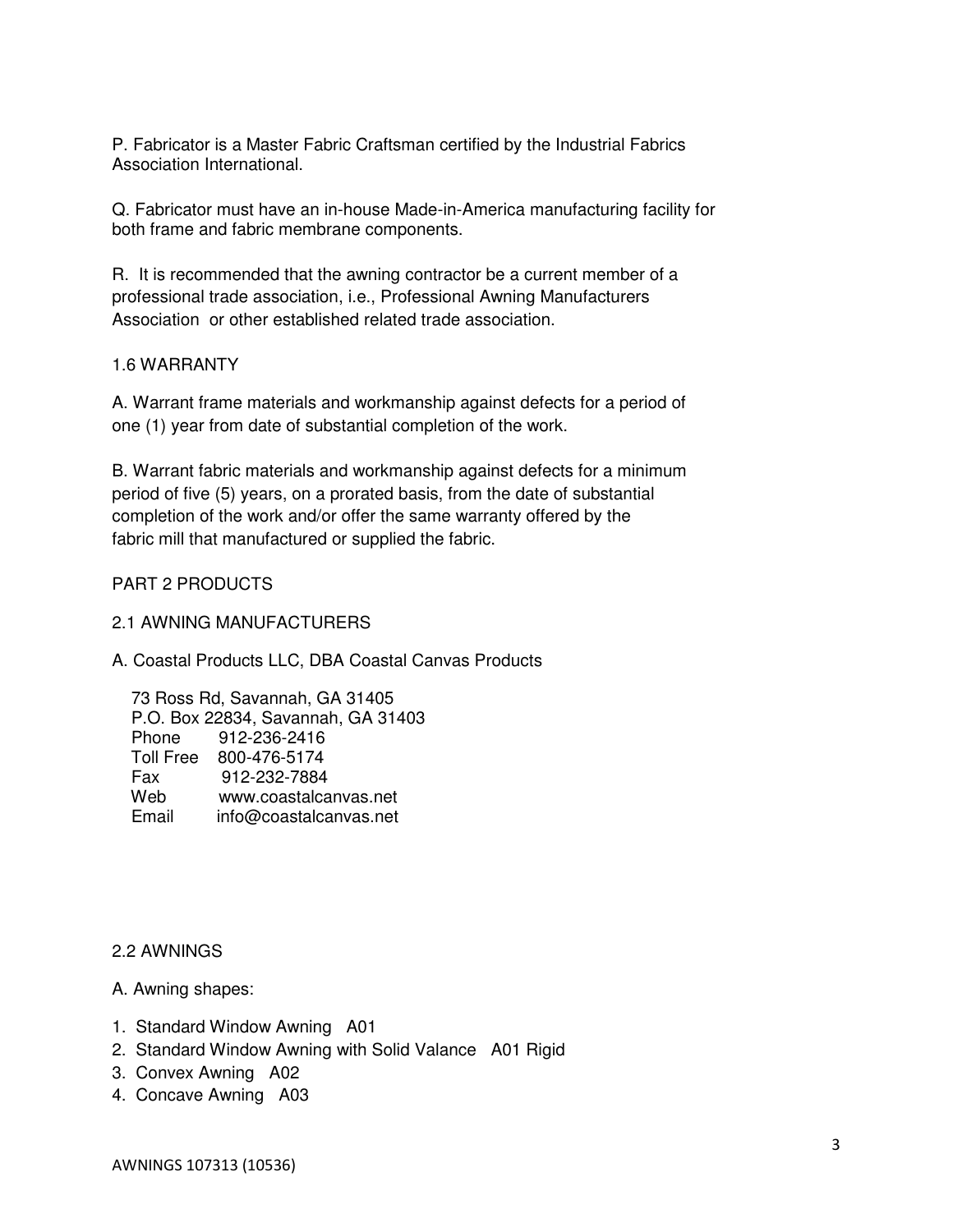- 5. Dome Awning A08
- 6. Long Dome Awning A03 w/ A08 ends
- 7. Patio Canopy A01
- 8. Rounded Entrance Canopy A12
- 9. Gable Roof Entrance Canopy A15
- 10. Hip Roof Entrance Canopy A15 hipped
- 11. Free Standing Cabana Canopy
- 12. Custom Shapes and Combinations

B. Fabric:

1. Acrylic Fabrics: Sunbrella®, Sattler, Dickson, or Recacril, other exterior grade fabric 100 percent acrylic fiber, color as selected by Architect, awning material that carries a minimum five (5) year manufacturer's warranty. Based on the city's requirements, the architect is to specify if the fabric must be flame retardant to meet California Fire Marshal requirements or equal.

2. Vinyl Fabrics: Weblon® Coastline Plus®, Ferrari 502, Patio 500, or other vinyl polyester composite fabric, color selected by Architect, that carries a five (5) year manufacturer's warranty Meets California State Fire Marshall Title 19, NFPA-701 ASTM E84-81A Flame Spread Rating Class A (15)

C. Frames: Minimum 16GA galvanized steel ASTM A 500 tubing or .125 ASTM B 221 aluminum tubing, welding to AWS standards with welds ground smooth. Frames designed for wind loads, and seismic requirements as required by structural engineering requirements.

D. Frames: All corners are to be mitered or completely welded to AWS standards.

E. Metal welding: All joints must be mitered or completely welded to AWS standards, ground smooth, primed and painted.

F. Use Extruded Aluminum Awning Rail molding to attach fabric cover to head bar.

G. Anchors: Anchoring hardware shall be Stainless Steel or galvanized, zinc-coated 3/8" diameter or greater.

H. Painting:

When required:

1.Two coats High-solids Polyurethane coating minimum thickness 3.0-5.0 mils with 1 coat 0.2-0.4 mil thickness industrial wash primer.

2. Optional: Electrostatic applied polyester powder coating based on Cardinal Industrial Finishes Powder Coating.